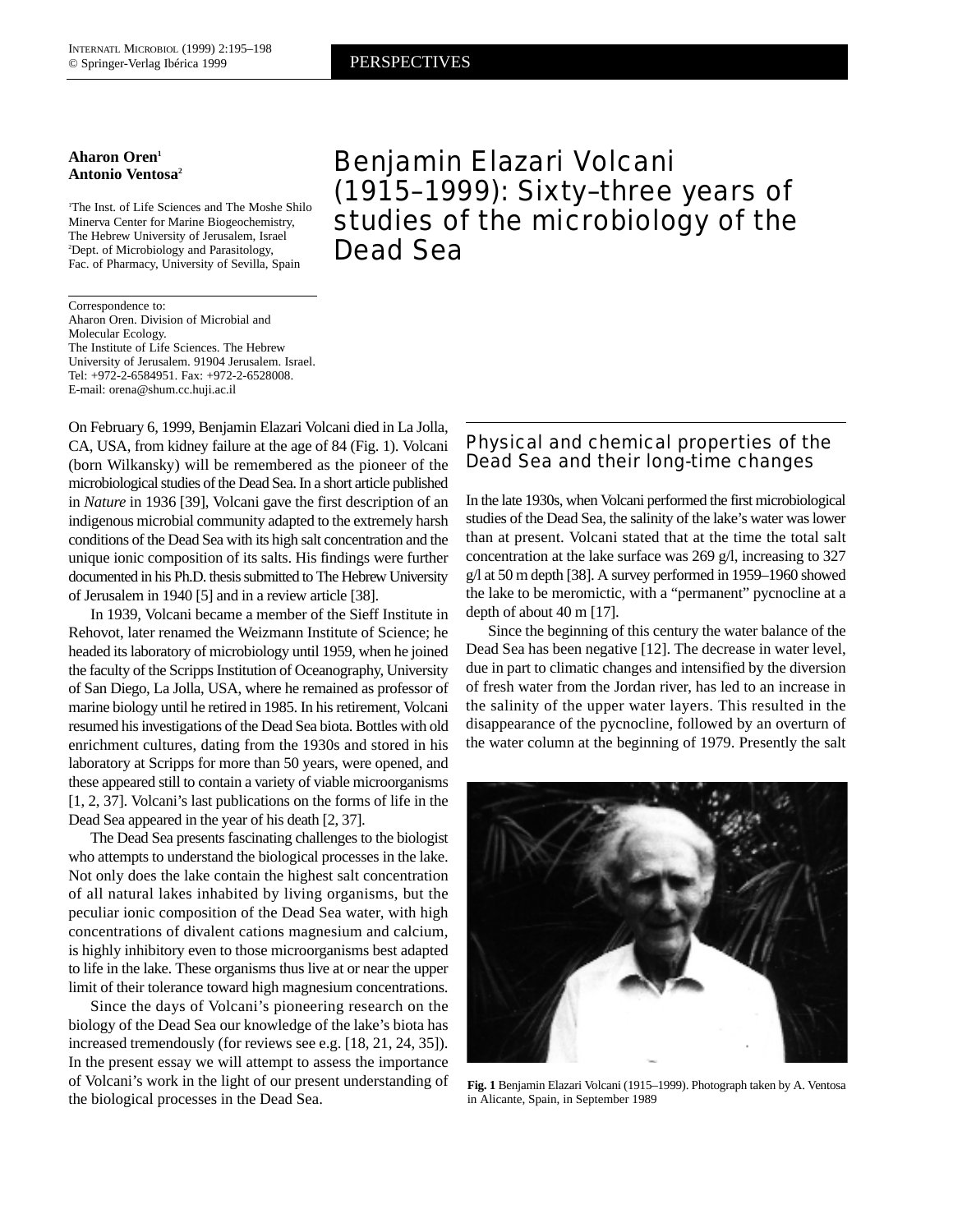content of the Dead Sea water is around 340 g/l at all depths. The mean values for the ionic concentrations in 1996 were (in mol/l): Mg<sup>2+</sup>, 1.887; Na<sup>+</sup>, 1.594; Ca<sub>2</sub><sup>2+</sup>, 0.436; K<sup>+</sup>, 0.199; Cl<sup>-</sup>, 6.335; Br<sup>-</sup>, 0.068; and SO<sub>4</sub><sup>2-</sup>, 0.005. The lake is now holomictic, but meromictic regimes have occurred from 1979–1982 and from 1992–1995 as a result of massive inflow of fresh water during unusually rainy winters [12].

The chemical properties of the lake have changed beyond a simple increase in the total ionic concentrations. At the time of Volcani's early studies precipitation of  $CaCO<sub>3</sub>$  were occasionally observed, causing whitening of the water [3, 38]. No such events have been documented in recent years; however, due to the negative water balance, massive amounts of NaCl now precipitate from the water column to the lake bottom as halite crystals. The weight of halite that has precipitated between 1976 and 1992 was estimated to be over about  $2.550 \times 10^6$  ton [11]. The precipitation of halite has caused an additional increase in the already extremely high ratio of divalent to monovalent cations of the Dead Sea water.

### Photosynthetic microorganisms in the Dead Sea

From enrichment cultures set up with Dead Sea water and sediment samples, Volcani succeeded in growing a variety of photosynthetic microorganisms. These include eukaryotic flagellate algae (*Dunaliella* sp.), well adapted to the high salinities prevailing at the time in the upper water layers, and an unidentified green flagellate with a single flagellum that grew at  $1-27\%$  salt, with slight growth at 30% [5, 6, 38]. Different types of cyanobacteria were also found that grow at lower salt concentrations (up to about 18%) [38].

Although indigenous life was discovered in the Dead Sea as early as 1936, the first quantitative assessments of the microbial community densities in the lake were made only as late as 1963–1964 [14]. It is now clear that a small *Dunaliella* species (designated in the past as *Dunaliella viridis* or *Dunaliella parva*) is the main or only primary producer in the lake. The green flagellate with a single flagellum isolated by Volcani have never been observed in the lake since, nor have been cyanobacteria reported to occur in significant numbers. Cyanobacteria, however, can nowadays be found in abundance in hypersaline springs on the lake's shore, such as Hamei Mazor (a spring with a salinity of about 169 g/l that was submerged at the time of Volcani's studies, when the water level was higher than at present) [22].

*Dunaliella* was recorded to occur in surface water in high numbers in 1964 (up to  $4 \times 10^4$  cells/ml). From 1980 onwards a comprehensive sampling and monitoring program has been carried out, resulting in an extensive data set covering algal densities over the seasons at different depths. Blooms of *Dunaliella* cells were observed during the period 1980–1981 and again in 1992–1994: up to 8.8  $\times$  10<sup>3</sup> cells/ml were counted in 1980 [27] and 1.5  $\times$  10<sup>4</sup> cells/ml and maybe even higher densities in 1992 [23, 30]. The appearance of *Dunaliella* in the Dead Sea was triggered by the massive rain floods in the winters of 1979–1980 and 1991–1992 that caused a significant dilution of the upper water layers, and initiated a meromictic state of the lake. *Dunaliella* cells were found only in the mixed epilimnion above the pycnocline. In most samples examined, the distribution of the algae was uniform from the water surface down to the pycnocline. However, during the period August–October 1992 cells were found concentrated as a "deep chlorophyll maximum" at a depth of 7–10 m near the pycnocline [30].

Laboratory simulations have shown that a dilution of the upper water layers with more than 10% fresh water is required to initiate a mass development of the alga, provided that all essential nutrients are available. Input of sufficient phosphate is also necessary, as phosphate is the limiting nutrient in the Dead Sea.

When the salinity becomes too high for the *Dunaliella* cells, they rapidly disappear from the water column. During the decline of the dense algal bloom in the summer of 1992, *Dunaliella* cells were observed to form cysts that sank to the bottom of the lake [30].

# Halophilic Archaea

Among the microorganisms isolated by Volcani that are best adapted to the extremely high salt concentrations of the Dead Sea are a number of red halophilic Archaea belonging to the family Halobacteriaceae. *Haloarcula marismortui*, first described by Volcani as *Flavobacterium* (or *Halobacterium*) *maris-mortui*, was reported to grow at NaCl concentrations from 18% up to saturation [5, 10, 38]. The generic name *Halobacterium* was first used by Volcani in his Ph.D. thesis, and he consolidated the nomenclature of the genus in his contribution to the 7th edition of *Bergey's Manual of Determinative Bacteriology* in 1957 [10]. The original culture of *Halobacterium marismortui* has not been preserved, but a similar strain now described as *Haloarcula marismortui* was isolated from the lake in the late 1960s [13], and a formal description of the species was based on this isolate [29]. In addition, Volcani also isolated a "red micrococcus", probably being a *Halococcus* strain [5, 38].

Additional novel halophilic Archaea have been isolated from the Dead Sea by other investigators; these include *Haloferax volcanii*, named after Volcani [16], *Halorubrum sodomense* [20], and *Halobaculum gomorrense* [21].

Recently a number of bottles containing enrichment cultures, dating from the 1930s and stored in Volcani's laboratory at the Scripps Institution of Oceanography in La Jolla for more than 50 years, were opened, and the microorganisms they contained were analyzed. Molecular analysis showed that these cultures contained a variety of archaeal species, some of them novel [1, 37]. This suggest that our understanding of the biodiversity of the lake is still far from complete.

Quantitative assessments of the archaeal community in the Dead Sea showed that halophilic Archaea are often present in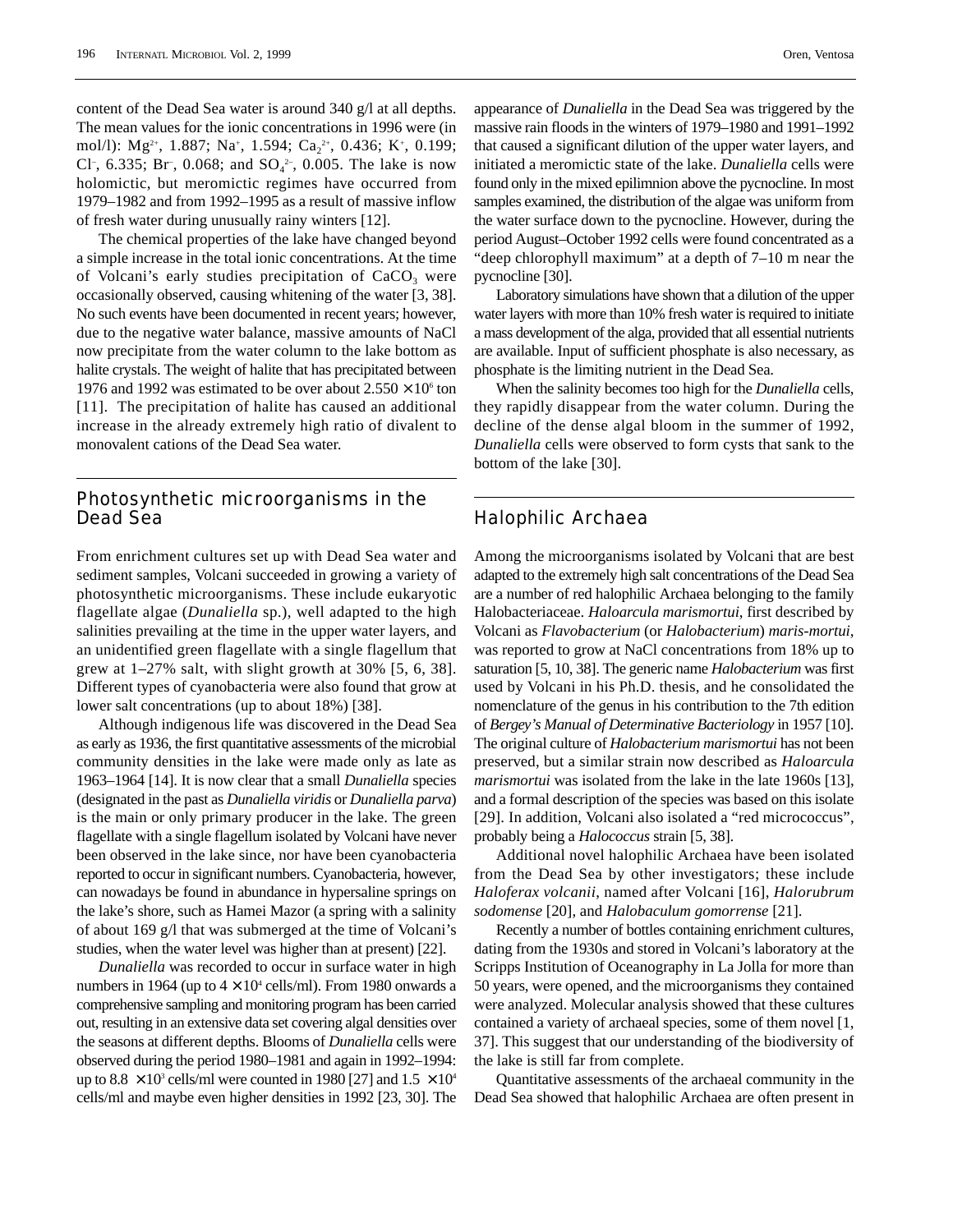very high concentrations: between  $2.3 \times 10^6$  and  $8.9 \times 10^6$  cells/ml were counted in 1963–1964 [14]; up to  $1.9 \times 10^7$  cells/ml were found in the lake's surface layers in the summer of 1980 [19], and in the spring of 1992 a maximum community density of  $3.5 \times 10^7$  cells/ml was reached [26]. The dense communities of the Archaea rich in carotenoid pigments imparted a reddish color to the Dead Sea water both in 1980 and in 1992 [19, 23, 26], and a reddish hue had been also observed in 1964 [14]. Development of archaeal blooms is correlated with the occurrence of large numbers of *Dunaliella*, the primary producer in the lake, which supplies the necessary organic material. Glycerol, produced and accumulated by *Dunaliella* as an osmotic stabilizer, is probably one of the main sources of carbon that support the development of the archaeal community.

Little is known on the contribution of the different genera and species of halophilic Archaea to the community in the Dead Sea. During the 1992 bloom, polar lipid analyses were performed to obtain information on the types of Archaea present. The lake's biomass contained one major glycolipid (the sulfated diglycosyl diether lipid S-DGD-1), whereas the diether derivative of phosphatidylglycerosulfate (PGS) was absent [25]. These observations may suggest that the dominant Archaeon in the Dead Sea at the time belonged to the genus *Halorubrum* or to *Halobaculum*. No significant amounts of those specific glycolipids were found that would have indicated a massive presence of *Haloarcula marismortui* in the biomass at the time.

### Halophilic and halotolerant aerobic Bacteria

In addition to halophilic Archaea, Volcani isolated a number of halophilic or halotolerant Bacteria from the Dead Sea. Two of these have been preserved and described as new species: *Chromohalobacter marismortui* [36] (originally described as *Chromobacterium maris-mortui* [5, 38]), and *Halomonas halmophila* [4] (originally *Flavobacterium halmephilum* [5, 38]). Another interesting isolate, which unfortunately was not preserved, is *Pseudomonas halestorgus* [5, 38]. From the old enrichment cultures, a new halophilic *Bacillus*species, *Bacillus marismortui*, was recently isolated [2]. Non-halophilic representatives of the genus *Bacillus* were also found in the Dead Sea [5, 38]. These were termed "haloresistant" by Volcani. These organisms probably survived exposure to the hypersaline brines of the Dead Sea in the form of resistant endospores, and cannot be considered to belong to the indigenous microbiota of the lake. To honor Volcani's achievements in the field of halophilic Bacteria, the bacterial genus *Volcaniella* was named after him [33].

Anaerobic microorganisms in the sediments

From the bottom sediments of the Dead Sea, Volcani isolated

a number of halophilic anaerobic bacteria [7, 38]. These include fermentative bacteria—they ferment glucose or lactose and grow at 25% salt—and denitrifiers. Several aerobic halophilic Archaea, including *Haloarcula marismortui*, can grow by denitrification. Unfortunately, the fermentative isolates obtained by Volcani were not preserved. Only in the early 1980s were new isolates of halophilic fermentative Bacteria obtained from the Dead Sea and from other hypersaline lakes, and the group (order Haloanaerobiales) appeared to be an extremely interesting one [34]. Dead Sea isolates belonging to this order are *Halobacteroides halobius* [32], *Orenia marismortui*, and *Sporohalobacter lortetii* [34]. *Sporohalobacter lortetii* was named after the French microbiologist M. L. Lortet, who in the last decade of the 19th century isolated a number of pathogenic non-halophilic representatives of the genus *Clostridium* from Dead Sea mud [15]. These probably had survived as resistant endospores, and should thus be designated haloresistant bacteria according to Volcani's classification.

### Protozoa

In enrichment cultures incubated for very long periods (months to years), Volcani found two types of protozoa: a ciliate and a dimastigamoeba [8, 9, 38]. Later studies have never ascertained the presence of protozoa in the Dead Sea ecosystem or their possible importance in regulating community densities of microorganisms in the lake. Viruses, however, may be implicated in the decline of archaeal and algal blooms: many virus-like particles were observed upon examination of water samples in the electron microscope [28].

Ciliate and amoeboid protozoa were abundant in the hypersaline (169 g/l total salt) sulfur spring of Hamei Mazor, which, at the time of Volcani's studies, was submerged below the lake surface, and now is exposed on the shore [22]. Thus, the protozoa cultured by Volcani might have derived from less saline ecosystems in the Dead Sea area.

# Epilogue

The rapidly changing Dead Sea can be considered an interesting large-scale experiment in microbial evolution and adaptation with respect to higher and higher divalent cation concentrations. At the time of writing, archaeal community densities in the lake were very low, and no *Dunaliella* cells were observed at all. The Archaea and the resting stages of the algae in the bottom sediments were waiting for their opportunity to multiply when conditions would become suitable again. Life in the Dead Sea in its present state thus depends primarily on those rare events of abundant rainfall in the catchment area that lead to the formation of an epilimnion sufficiently diluted. The ever increasing salinity of the Dead Sea water and the concomitantly increasing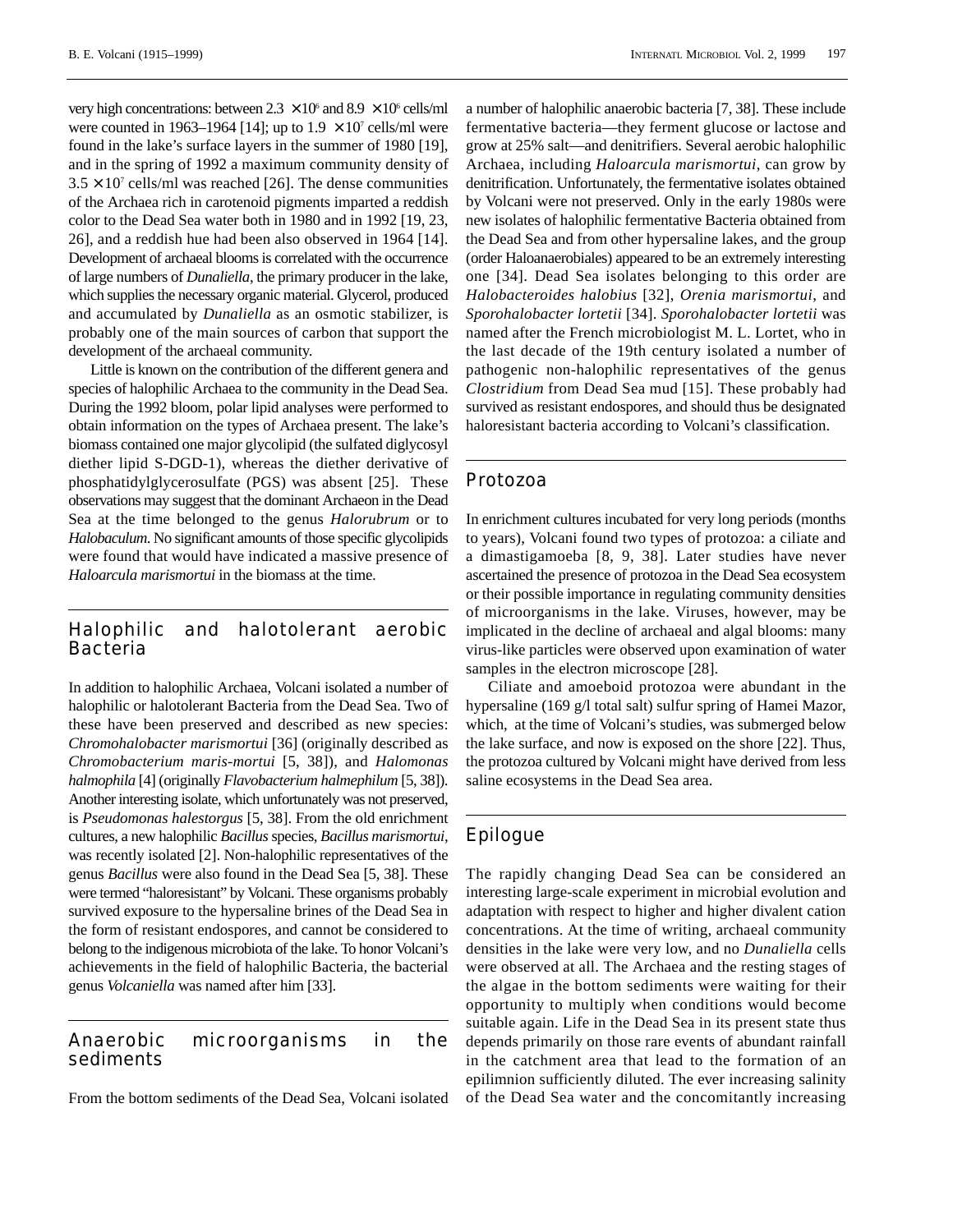relative concentrations of inhibitory divalent cations, along with the increasing extent in which excess rainwater in the catchment area is diverted for agricultural use, suggest that such microbial bloom events may become rarer and rarer.

Volcani's studies in the late 1930s provide us with valuable information on the types of microorganisms found in the Dead Sea during a period in which the overall salinity was much lower than today, and the upper water layer had less than 80% of its present-day salt concentration. Unfortunately, no quantitative information was collected by Volcani, and almost 30 years had to pass until the first enumerations of microorganisms in the lake were performed [14]. Nevertheless, the information to be found in Ben Volcani's legacy, consisting both of his publications and of those bottles of enrichment cultures preserved from the 1930s, is of the utmost importance to understand the microbial ecology of the Dead Sea, not only in the past but also in the present.

### References

- 1. Arahal DR, Dewhirst FE, Paster BJ, Volcani BE, Ventosa A (1996) Phylogenetic analysis of some extremely halophilic Archaea isolated from Dead Sea water, determined on the basis of their 16S rRNA sequences. Appl Environ Microbiol 62:3779–3786
- 2. Arahal DR, Márquez MC, Volcani BE, Schleifer KH, Ventosa A (1999*) Bacillus marismortui* sp. nov., a new moderately halophilic species from the Dead Sea. Int J Syst Bacteriol 49:521–530
- 3. Bloch MR, Littman HZ, Elazari-Volcani B (1944) Occasional whiteness of the Dead Sea. Nature 154:402–403
- 4. Dobson SJ, James SR, Franzmann PD, McMeekin TA (1990) Emended description of *Halomonas halmophila* (NCMB 1971T ). Int J Syst Bacteriol 40:462–463
- 5. Elazari-Volcani B (1940) Studies on the microflora of the Dead Sea. Ph.D. thesis, The Hebrew University of Jerusalem (in Hebrew).
- 6. Elazari-Volcani B (1940) Algae in the bed of the Dead Sea. Nature 145:975
- 7. Elazari-Volcani B (1943) Bacteria in the bottom sediments of the Dead Sea. Nature 152:274–275
- 8. Elazari-Volcani B (1943) A dimastigamoeba in the bed of the Dead Sea. Nature 152:301–302
- 9. Elazari-Volcani B (1944) A ciliate from the Dead Sea. Nature 154:335–336
- 10. Elazari-Volcani B (1957) Genus XII. *Halobacterium* Elazari-Volcani, 1940. In: Breed RS, Murray EGD, Smith NR (eds) Bergey's Manual of Determinative Bacteriology, 7th ed. Baltimore: The Williams & Wilkins Company, pp 207–212
- 11. Gavrieli I (1997) Halite deposition from the Dead Sea: 1960–1993. In: Niemi T, Ben-Avraham Z, Gat JR (eds) The Dead Sea—The Lake and its Setting. Oxford: Oxford University Press, pp 161–170
- 12. Gavrieli I, Beyth M, Yechieli Y (1998) The Dead Sea—A terminal lake in the Dead Sea rift: a short overview. In: Oren A (ed) Microbiology and Biogeochemistry of Hypersaline Environments. Boca Raton: CRC Press, pp 121–127
- 13. Ginzburg M, Sachs L, Ginzburg BZ (1970) Ion metabolism in a halobacterium. I. Influence of age of culture on intracellular concentrations. J Gen Physiol. 55:187–207
- 14. Kaplan IR, Friedmann A (1970) Biological productivity in the Dead Sea. Part 1. Microorganisms in the water column. Israel J Chem 8:513–528
- 15. Lortet ML (1892) Researches on the pathogenic microbes of the mud of the Dead Sea. Palest Expl Fund 1892:48–50
- 16. Mullakhanbhai ML, Larsen H (1975) *Halobacterium volcanii* spec. nov., a Dead Sea halobacterium with a moderate salt requirement. Arch Microbiol 104:207–214
- 17. Neev D, Emery KO (1967) The Dead Sea. Depositional Processes and Environments of Evaporites. Bulletin No. 41, State of Israel, Ministry of Development, Geological Survey
- 18. Nissenbaum A (1975) The microbiology and biogeochemistry of the Dead Sea. Microb Ecol 2:139–161
- 19. Oren A (1983) Population dynamics of halobacteria in the Dead Sea water column. Limnol Oceanogr 28:1094–1103
- 20. Oren A (1983) *Halobacterium sodomense* sp. nov., a Dead Sea halobacterium with extremely high magnesium requirement and tolerance. Int J Syst Bacteriol 33:381–386
- 21. Oren A (1988) The microbial ecology of the Dead Sea. In: Marshall KC (ed) Advances in Microbial Ecology. Vol. 10. New York: Plenum Publishing Company, pp 193–229
- 22. Oren A (1989) Photosynthetic and heterotrophic benthic bacterial communities of a hypersaline sulfur spring on the shore of the Dead Sea (Hamei Mazor). In: Cohen Y, Rosenberg E (eds) Microbial Mats. Physiological Ecology of Benthic Microbial Communities. Washington, D.C.: American Society for Microbiology, pp 64–76
- 23. Oren A (1993) The Dead Sea alive again. Experientia 49:518–522
- 24. Oren A (1997) Microbiological studies in the Dead Sea: 1892–1992. In: Niemi T, Ben-Avraham Z, Gat, JR (eds) The Dead Sea - The Lake and its Setting. Oxford: Oxford University Press, pp 205–213
- 25. Oren A, Gurevich P (1993) Characterization of the dominant halophilic Archaea in a bacterial bloom in the Dead Sea. FEMS Microbiol Ecol 12:249–256
- 26. Oren A, Gurevich P (1995) Dynamics of a bloom of halophilic Archaea in the Dead Sea. Hydrobiologia 315:149–158
- 27. Oren A, Shilo M (1982) Population dynamics of *Dunaliella parva* in the Dead Sea. Limnol Oceanogr 27:201–211
- 28. Oren A, Bratbak G, Heldal M (1997) Occurrence of virus-like particles in the Dead Sea. Extremophiles 1:143–149
- 29. Oren A, Ginzburg M, Ginzburg BZ, Hochstein LI, Volcani BE (1990) *Haloarcula marismortui* (Volcani) sp. nov., nom. rev., an extremely halophilic bacterium from the Dead Sea. Int J Syst Bacteriol 40:209–210
- 30. Oren A, Gurevich P, Anati DA, Barkan E, Luz B (1995) A bloom of *Dunaliella parva* in the Dead Sea in 1992: biological and biogeochemical aspects. Hydrobiologia 297:173–185
- 31. Oren A, Gurevich P, Gemmell RT, Teske A (1995) *Halobaculum gomorrense* gen. nov., sp. nov., a novel extremely halophilic archaeon from the Dead Sea. Int J Syst Bacteriol 45:747–754
- 32. Oren A, Weisburg WG, Kessel M, Woese CR (1984) *Halobacteroides halobius* gen. nov., sp. nov., a moderately halophilic anaerobic bacterium from the bottom sediments of the Dead Sea. Syst Appl Microbiol 5:58–70
- 33. Quesada E, Valderrama MJ, Bejar V, Ventosa A, Gutierrez MC, Ruiz-Berraquero F, Ramos-Cormenzana A (1990) *Volcaniella eurihalina* gen. nov., sp. nov., a moderately halophilic nonmotile Gram-negative rod. Int J Syst Bacteriol 40:261–267
- 34. Rainey FA, Zhilina TN, Boulygina ES, Stackebrandt E, Tourova TP, Zavarzin, GA (1995) The taxonomic status of the fermentative halophilic anaerobic bacteria: description of *Haloanaerobiales* ord. nov., *Halobacteroidaceae* fam. nov., *Orenia* gen. nov. and further taxonomic rearrangements at the genus and species level. Anaerobe 1:185–190
- 35. Ventosa A, Arahal DR (1999) Microbial life in the Dead Sea. In: Seckbach J (ed) Enigmatic Microorganisms and Life in Extreme Environments. Dordrecht: Kluwer Academic Publishers, pp 357–368
- 36. Ventosa A, Gutierrez MC, Garcia MT, Ruiz-Berraquero F (1989) Classification of "*Chromobacterium marismortui*" in a new genus, *Chromohalobacter* gen. nov., as *Chromohalobacter marismortui* comb. nov., nom. rev. Int J Syst Bacteriol 39:382–386
- 37. Ventosa A, Arahal DR, Volcani BE (1999) Studies on the microbiota of the Dead Sea —50 years later. In: Oren A (ed) Microbiology and Biogeochemistry of Hypersaline Environments. Boca Raton: CRC Press, pp 139–147
- Volcani BE (1944) The microorganisms of the Dead Sea. In: Papers Collected to Commemorate the 70th Anniversary of Dr. Chaim